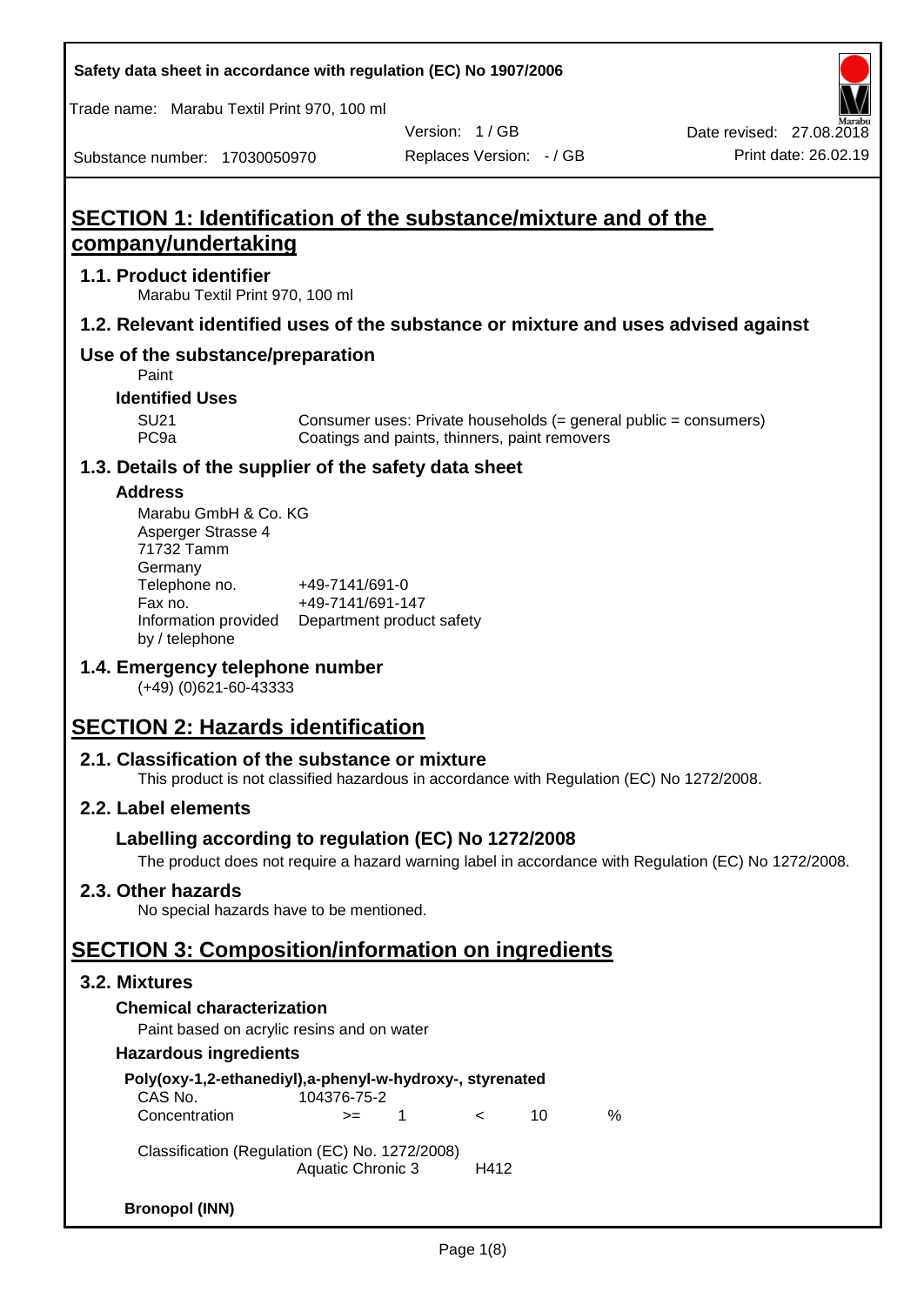| Safety data sheet in accordance with regulation (EC) No 1907/2006                                                                                                                                                                                                                                                                                                                                                                                                                                                                                                                                                            |                                                                                                                         |                                              |                                                      |                          |   |                          |                      |
|------------------------------------------------------------------------------------------------------------------------------------------------------------------------------------------------------------------------------------------------------------------------------------------------------------------------------------------------------------------------------------------------------------------------------------------------------------------------------------------------------------------------------------------------------------------------------------------------------------------------------|-------------------------------------------------------------------------------------------------------------------------|----------------------------------------------|------------------------------------------------------|--------------------------|---|--------------------------|----------------------|
| Trade name: Marabu Textil Print 970, 100 ml                                                                                                                                                                                                                                                                                                                                                                                                                                                                                                                                                                                  |                                                                                                                         |                                              |                                                      |                          |   |                          |                      |
|                                                                                                                                                                                                                                                                                                                                                                                                                                                                                                                                                                                                                              |                                                                                                                         | Version: 1/GB                                |                                                      |                          |   | Date revised: 27.08.2018 | Print date: 26.02.19 |
| Substance number: 17030050970                                                                                                                                                                                                                                                                                                                                                                                                                                                                                                                                                                                                |                                                                                                                         |                                              |                                                      | Replaces Version: - / GB |   |                          |                      |
| CAS No.<br>EINECS no.<br>Concentration                                                                                                                                                                                                                                                                                                                                                                                                                                                                                                                                                                                       | $52 - 51 - 7$<br>200-143-0<br>$>=$                                                                                      | 0,01                                         | $\prec$                                              | 0,1                      | % |                          |                      |
| Classification (Regulation (EC) No. 1272/2008)                                                                                                                                                                                                                                                                                                                                                                                                                                                                                                                                                                               | Eye Dam. 1<br>Skin Irrit. 2<br>STOT SE 3<br>Acute Tox. 4<br>Acute Tox. 4<br>Aquatic Acute 1<br><b>Aquatic Chronic 1</b> |                                              | H318<br>H315<br>H335<br>H302<br>H312<br>H400<br>H410 |                          |   |                          |                      |
| Concentration limits (Regulation (EC) No. 1272/2008)                                                                                                                                                                                                                                                                                                                                                                                                                                                                                                                                                                         | <b>Aquatic Acute 1</b><br>Aquatic Chronic<br>1                                                                          | H400<br>H410                                 | $M = 1$                                              | $M = 10$                 |   |                          |                      |
| <b>Pyrithione zinc</b><br>CAS No.<br>EINECS no.<br>Registration no.<br>Concentration                                                                                                                                                                                                                                                                                                                                                                                                                                                                                                                                         | 13463-41-7<br>236-671-3<br>01-2119511196-46<br>$>=$                                                                     | 0,01                                         | $\prec$                                              | 0,025                    | % |                          |                      |
| Classification (Regulation (EC) No. 1272/2008)                                                                                                                                                                                                                                                                                                                                                                                                                                                                                                                                                                               | Acute Tox. 3<br>Acute Tox. 3<br>Eye Dam. 1<br>Aquatic Acute 1<br>Aquatic Chronic 1                                      |                                              | H301<br>H331<br>H318<br>H400<br>H410                 |                          |   |                          |                      |
| Concentration limits (Regulation (EC) No. 1272/2008)                                                                                                                                                                                                                                                                                                                                                                                                                                                                                                                                                                         |                                                                                                                         | Aquatic Acute 1 H400<br>Aquatic Chronic H410 | $M = 10$                                             | $M = 100$                |   |                          |                      |
| <b>SECTION 4: First aid measures</b>                                                                                                                                                                                                                                                                                                                                                                                                                                                                                                                                                                                         |                                                                                                                         |                                              |                                                      |                          |   |                          |                      |
| 4.1. Description of first aid measures<br>After skin contact<br>Wash with plenty of water and soap. Do NOT use solvents or thinners.<br>After eye contact<br>Separate eyelids, wash the eyes thoroughly with water (15 min.). In case of irritation consult an oculist.<br><b>After ingestion</b><br>Rinse mouth thoroughly with water. If larger amounts are swallowed or in the event of symptoms take<br>medical treatment.<br>4.2. Most important symptoms and effects, both acute and delayed<br>Until now no symptoms known so far.<br>4.3. Indication of any immediate medical attention and special treatment needed |                                                                                                                         |                                              |                                                      |                          |   |                          |                      |
| Hints for the physician / treatment<br>Treat symptomatically                                                                                                                                                                                                                                                                                                                                                                                                                                                                                                                                                                 |                                                                                                                         |                                              |                                                      |                          |   |                          |                      |
| <b>SECTION 5: Firefighting measures</b>                                                                                                                                                                                                                                                                                                                                                                                                                                                                                                                                                                                      |                                                                                                                         |                                              |                                                      |                          |   |                          |                      |
| 5.1. Extinguishing media                                                                                                                                                                                                                                                                                                                                                                                                                                                                                                                                                                                                     |                                                                                                                         |                                              |                                                      |                          |   |                          |                      |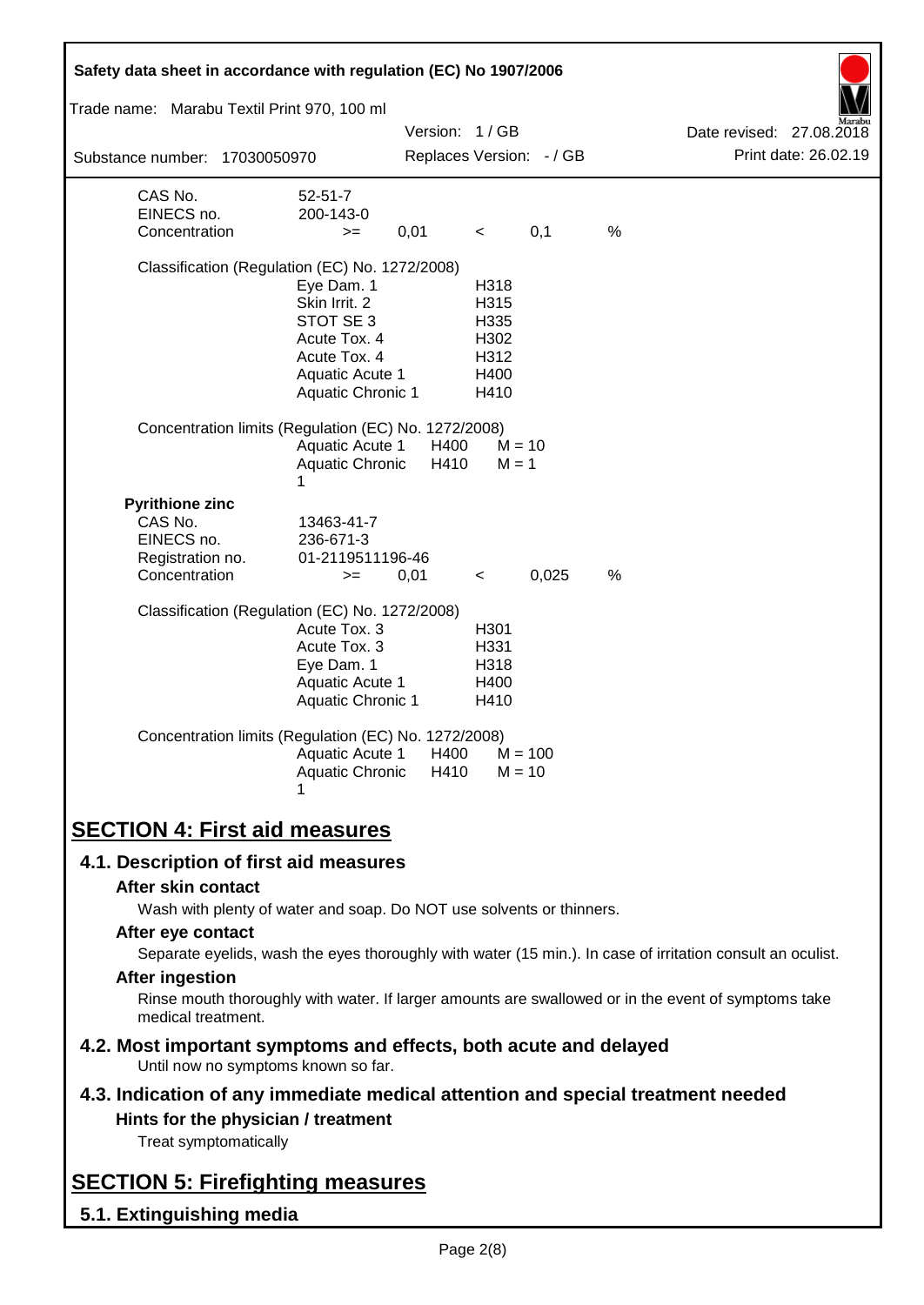

Trade name: Marabu Textil Print 970, 100 ml

Version: 1 / GB

Replaces Version: - / GB Print date: 26.02.19 Date revised: 27.08.2018

Substance number: 17030050970

### **Suitable extinguishing media**

Carbon dioxide, Foam, Sand, Water

### **5.2. Special hazards arising from the substance or mixture**

In the event of fire the following can be released: Carbon monoxide (CO); Carbon dioxide (CO2); dense black smoke; Nitrogen oxides (NOx)

### **5.3. Advice for firefighters**

### **Other information**

Collect contaminated fire-fighting water separately, must not be discharged into the drains.

### **SECTION 6: Accidental release measures**

**6.1. Personal precautions, protective equipment and emergency procedures** No particular measures required.

### **6.2. Environmental precautions**

No particular measures required.

**6.3. Methods and material for containment and cleaning up** Clean preferably with a detergent - avoid use of solvents.

### **6.4. Reference to other sections**

Information regarding Safe handling, see Section 7. Information regarding personal protective measures, see Section 8. Information regarding waste disposal, see Section 13.

## **SECTION 7: Handling and storage**

### **7.1. Precautions for safe handling**

### **Advice on safe handling**

Avoid skin and eye contact. Smoking, eating and drinking shall be prohibited in application area.

### **Advice on protection against fire and explosion**

No special measures required.

**Classification of fires / temperature class / Ignition group / Dust explosion class** Classification of fires B (Combustible liquid substances)

### **7.2. Conditions for safe storage, including any incompatibilities**

### **Requirements for storage rooms and vessels**

Store in frostfree conditions.

### **7.3. Specific end use(s)**

Paint

# **SECTION 8: Exposure controls/personal protection**

### **8.1. Control parameters**

### **Other information**

There are not known any further control parameters.

### **8.2. Exposure controls**

### **Exposure controls**

Provide adequate ventilation.

# **SECTION 9: Physical and chemical properties**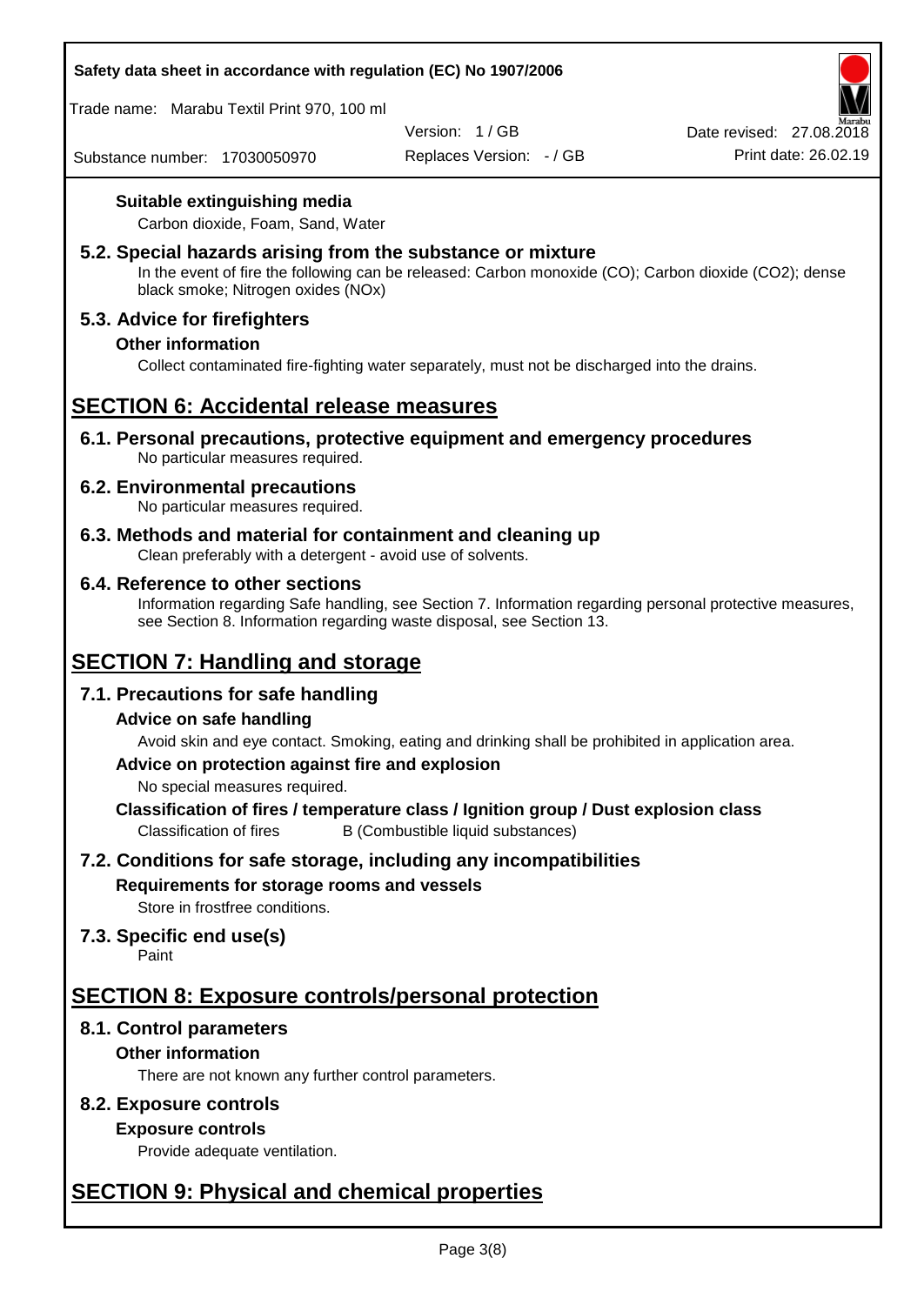| Safety data sheet in accordance with regulation (EC) No 1907/2006                   |                    |                                       |                   |       |                   |                          |                      |
|-------------------------------------------------------------------------------------|--------------------|---------------------------------------|-------------------|-------|-------------------|--------------------------|----------------------|
| Trade name: Marabu Textil Print 970, 100 ml                                         |                    |                                       |                   |       |                   |                          |                      |
|                                                                                     |                    | Version: 1/GB                         |                   |       |                   | Date revised: 27.08.2018 |                      |
| Substance number: 17030050970                                                       |                    | Replaces Version: - / GB              |                   |       |                   |                          | Print date: 26.02.19 |
| 9.1. Information on basic physical and chemical properties<br><b>Form</b><br>Colour | liquid<br>coloured |                                       |                   |       |                   |                          |                      |
| <b>Odour</b>                                                                        | odourless          |                                       |                   |       |                   |                          |                      |
| <b>Odour threshold</b>                                                              |                    |                                       |                   |       |                   |                          |                      |
| Remarks                                                                             |                    | No data available                     |                   |       |                   |                          |                      |
| pH value                                                                            |                    |                                       |                   |       |                   |                          |                      |
| Value                                                                               |                    | 7<br>20                               | to<br>$^{\circ}C$ | 9     |                   |                          |                      |
| Temperature<br>Method                                                               | <b>WTW PH 340</b>  |                                       |                   |       |                   |                          |                      |
| <b>Melting point</b>                                                                |                    |                                       |                   |       |                   |                          |                      |
| Remarks                                                                             |                    | not determined                        |                   |       |                   |                          |                      |
| <b>Freezing point</b>                                                               |                    |                                       |                   |       |                   |                          |                      |
| Remarks                                                                             |                    | not determined                        |                   |       |                   |                          |                      |
| Initial boiling point and boiling range                                             |                    |                                       |                   |       |                   |                          |                      |
| Remarks                                                                             |                    | Not applicable                        |                   |       |                   |                          |                      |
| <b>Flash point</b>                                                                  |                    |                                       |                   |       |                   |                          |                      |
| Remarks                                                                             |                    | Not applicable                        |                   |       |                   |                          |                      |
| Evaporation rate (ether $= 1$ ) :                                                   |                    |                                       |                   |       |                   |                          |                      |
| Remarks<br><b>Flammability (solid, gas)</b>                                         |                    | not determined                        |                   |       |                   |                          |                      |
| Not applicable                                                                      |                    |                                       |                   |       |                   |                          |                      |
| Upper/lower flammability or explosive limits                                        |                    |                                       |                   |       |                   |                          |                      |
| Remarks                                                                             |                    | not determined                        |                   |       |                   |                          |                      |
| Vapour pressure                                                                     |                    |                                       |                   |       |                   |                          |                      |
| Value                                                                               | appr.              | 23                                    | °C                |       | hPa               |                          |                      |
| Temperature<br>Method                                                               |                    | 20<br>Value taken from the literature |                   |       |                   |                          |                      |
| <b>Vapour density</b>                                                               |                    |                                       |                   |       |                   |                          |                      |
| Remarks                                                                             |                    | not determined                        |                   |       |                   |                          |                      |
| <b>Density</b>                                                                      |                    |                                       |                   |       |                   |                          |                      |
| Value                                                                               |                    | 1,33                                  |                   |       | g/cm <sup>3</sup> |                          |                      |
| Temperature                                                                         |                    | 20                                    | $^{\circ}C$       |       |                   |                          |                      |
| Method                                                                              |                    | <b>DIN EN ISO 2811</b>                |                   |       |                   |                          |                      |
| Solubility in water<br>Remarks                                                      | miscible           |                                       |                   |       |                   |                          |                      |
| Ignition temperature                                                                |                    |                                       |                   |       |                   |                          |                      |
| Remarks                                                                             |                    | not determined                        |                   |       |                   |                          |                      |
| <b>Viscosity</b>                                                                    |                    |                                       |                   |       |                   |                          |                      |
| dynamic                                                                             |                    |                                       |                   |       |                   |                          |                      |
| Value                                                                               |                    | 10000                                 | to                | 25000 | mPa.s             |                          |                      |
| Temperature                                                                         |                    | 20                                    | $^{\circ}C$       |       |                   |                          |                      |
| Method                                                                              | <b>Brookfield</b>  |                                       |                   |       |                   |                          |                      |
| 9.2. Other information                                                              |                    |                                       |                   |       |                   |                          |                      |
| <b>Other information</b><br>None known                                              |                    |                                       |                   |       |                   |                          |                      |
|                                                                                     |                    |                                       |                   |       |                   |                          |                      |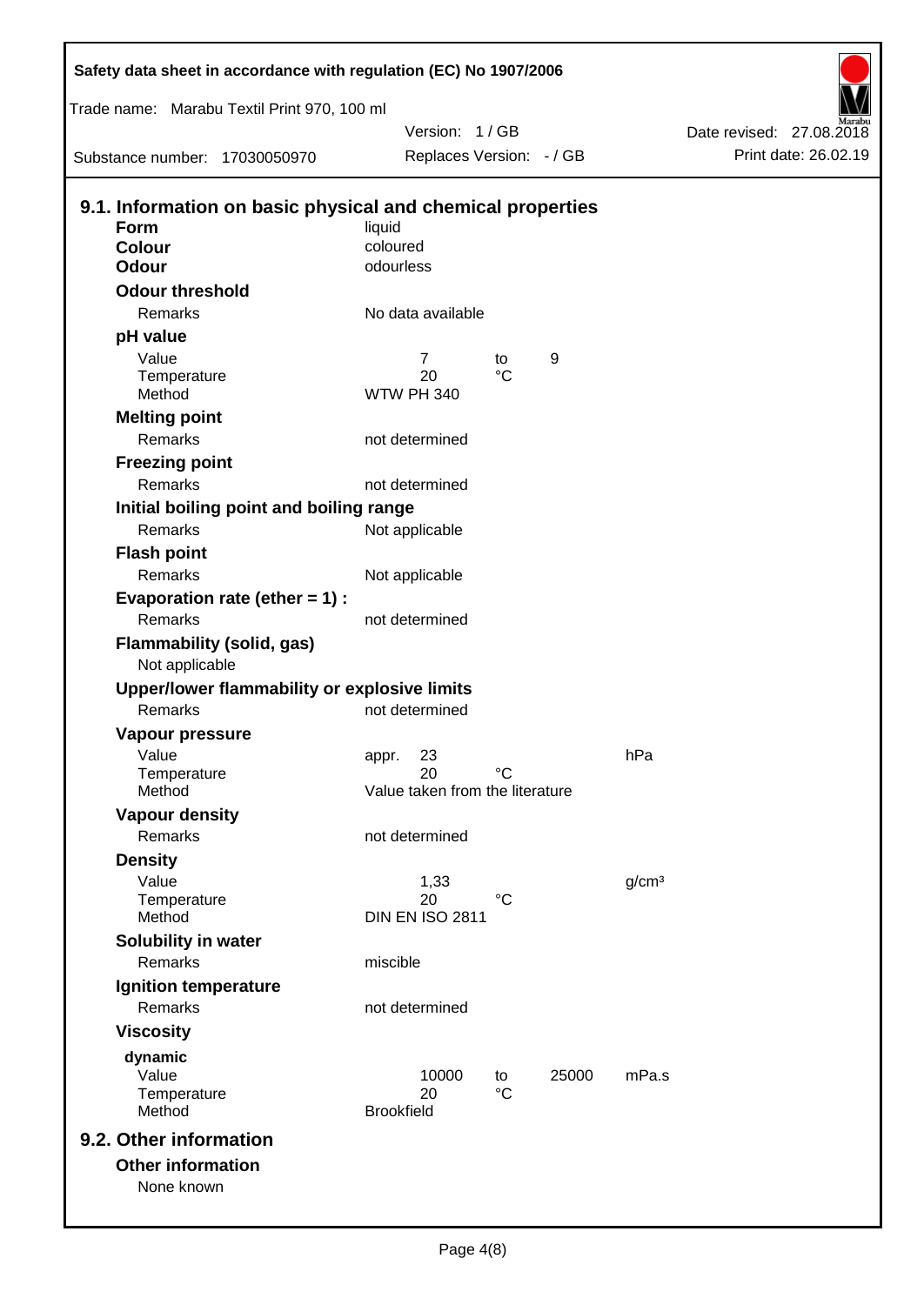Trade name: Marabu Textil Print 970, 100 ml

Substance number: 17030050970

Version: 1 / GB Replaces Version:  $-$  / GB Print date: 26.02.19

Date revised: 27.08.2018

## **SECTION 10: Stability and reactivity**

### **10.1. Reactivity**

None

- **10.2. Chemical stability** No hazardous reactions known.
- **10.3. Possibility of hazardous reactions** No hazardous reactions known.

### **10.4. Conditions to avoid** No hazardous reactions known.

**10.5. Incompatible materials** None

#### **10.6. Hazardous decomposition products** No hazardous decomposition products known.

# **SECTION 11: Toxicological information**

### **11.1. Information on toxicological effects**

| <b>Acute oral toxicity</b>                   |                                                                                                    |
|----------------------------------------------|----------------------------------------------------------------------------------------------------|
| Remarks                                      | Based on available data, the classification criteria are not met.                                  |
| <b>Acute dermal toxicity</b>                 |                                                                                                    |
| Remarks                                      | Based on available data, the classification criteria are not met.                                  |
| <b>Acute inhalational toxicity</b>           |                                                                                                    |
| Remarks                                      | Based on available data, the classification criteria are not met.                                  |
| <b>Skin corrosion/irritation</b>             |                                                                                                    |
| Remarks                                      | Based on available data, the classification criteria are not met.                                  |
| Serious eye damage/irritation                |                                                                                                    |
| Remarks                                      | Based on available data, the classification criteria are not met.                                  |
| <b>Sensitization</b>                         |                                                                                                    |
| Remarks                                      | Based on available data, the classification criteria are not met.                                  |
| <b>Mutagenicity</b>                          |                                                                                                    |
| Remarks                                      | Based on available data, the classification criteria are not met.                                  |
| <b>Reproductive toxicity</b>                 |                                                                                                    |
| Remarks                                      | Based on available data, the classification criteria are not met.                                  |
| Carcinogenicity                              |                                                                                                    |
| Remarks                                      | Based on available data, the classification criteria are not met.                                  |
| <b>Specific Target Organ Toxicity (STOT)</b> |                                                                                                    |
| <b>Single exposure</b>                       |                                                                                                    |
| Remarks                                      | Based on available data, the classification criteria are not met.                                  |
| <b>Repeated exposure</b>                     |                                                                                                    |
| Remarks                                      | Based on available data, the classification criteria are not met.                                  |
| <b>Aspiration hazard</b>                     |                                                                                                    |
|                                              | Based on available data, the classification criteria are not met.                                  |
| <b>Experience in practice</b>                |                                                                                                    |
| risk to health can be expected.              | Provided all the recommended protective and safety precautions are taken, experience shows that no |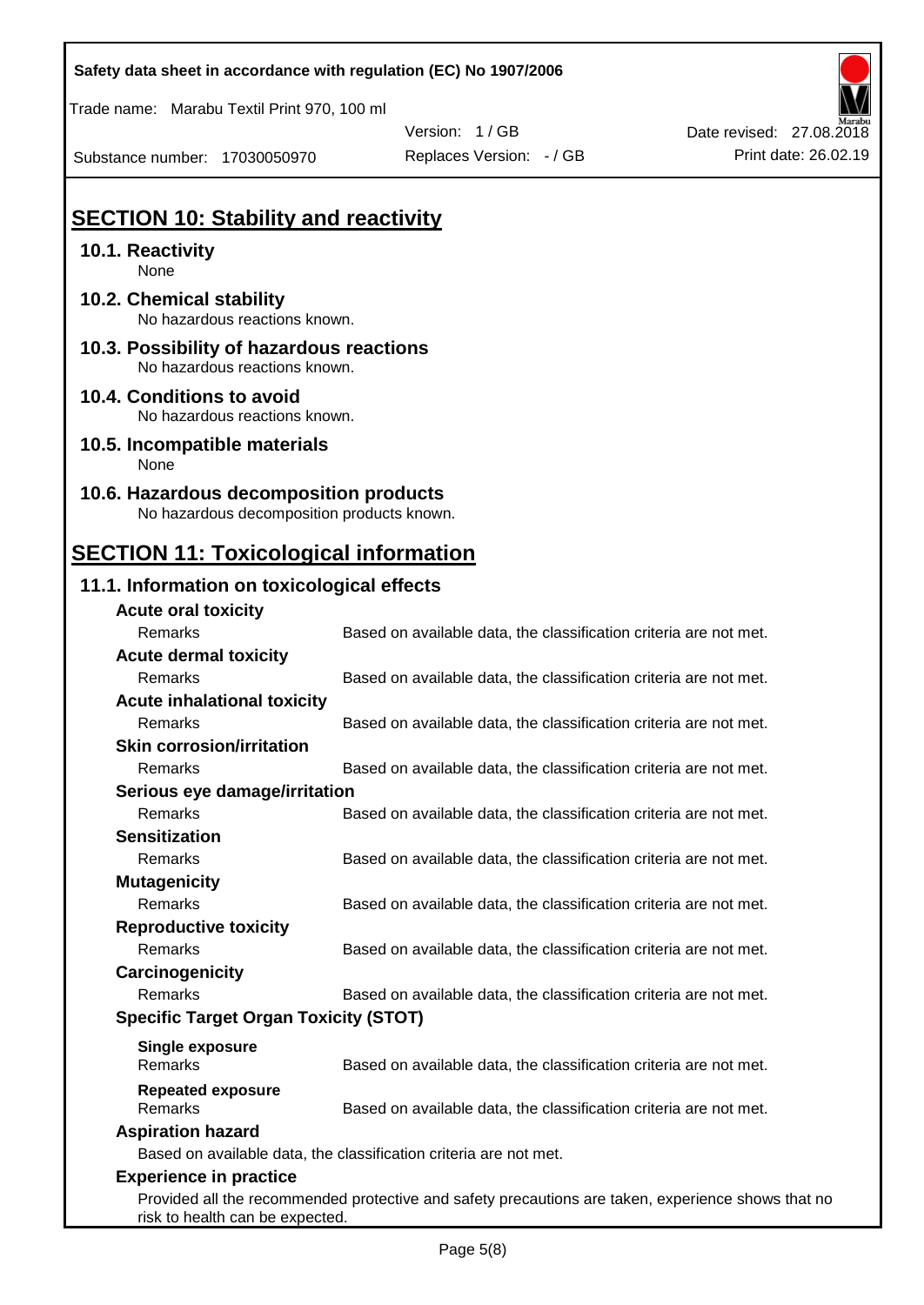Trade name: Marabu Textil Print 970, 100 ml

Version: 1 / GB

Replaces Version: - / GB Print date: 26.02.19 Date revised: 27.08.2018

Substance number: 17030050970

### **Other information**

There are no data available on the mixture itself.

The mixture has been assessed following the additivity method of the GHS/CLP Regulation (EC) No 1272/2008.

# **SECTION 12: Ecological information**

### **12.1. Toxicity**

### **General information**

There are no data available on the mixture itself.Do not allow to enter drains or water courses.The mixture has been assessed following the summation method of the CLP Regulation (EC) No 1272/2008 and is not classified as dangerous for the environment, but contains substance(s) dangerous for the environment. See section 3 for further details.

### **12.2. Persistence and degradability**

### **General information**

There are no data available on the mixture itself.

### **12.3. Bioaccumulative potential**

#### **General information**

There are no data available on the mixture itself.

### **12.4. Mobility in soil**

#### **General information**

There are no data available on the mixture itself.

### **12.5. Results of PBT and vPvB assessment**

### **General information**

There are no data available on the mixture itself.

### **12.6. Other adverse effects**

### **General information**

There are no data available on the mixture itself.

### **SECTION 13: Disposal considerations**

### **13.1. Waste treatment methods**

### **Disposal recommendations for the product**

The product can be placed with other household refuse. Small residues in containers can be washed-out with water and put into the drainage system.

### **Disposal recommendations for packaging**

Packaging that cannot be cleaned should be disposed off as product waste. Completely emptied packagings can be given for recycling.

## **SECTION 14: Transport information**

#### **Land transport ADR/RID**

Non-dangerous goods

**14.1. UN number**

UN -

- **14.2. UN proper shipping name**
- **14.3. Transport hazard class(es) Class**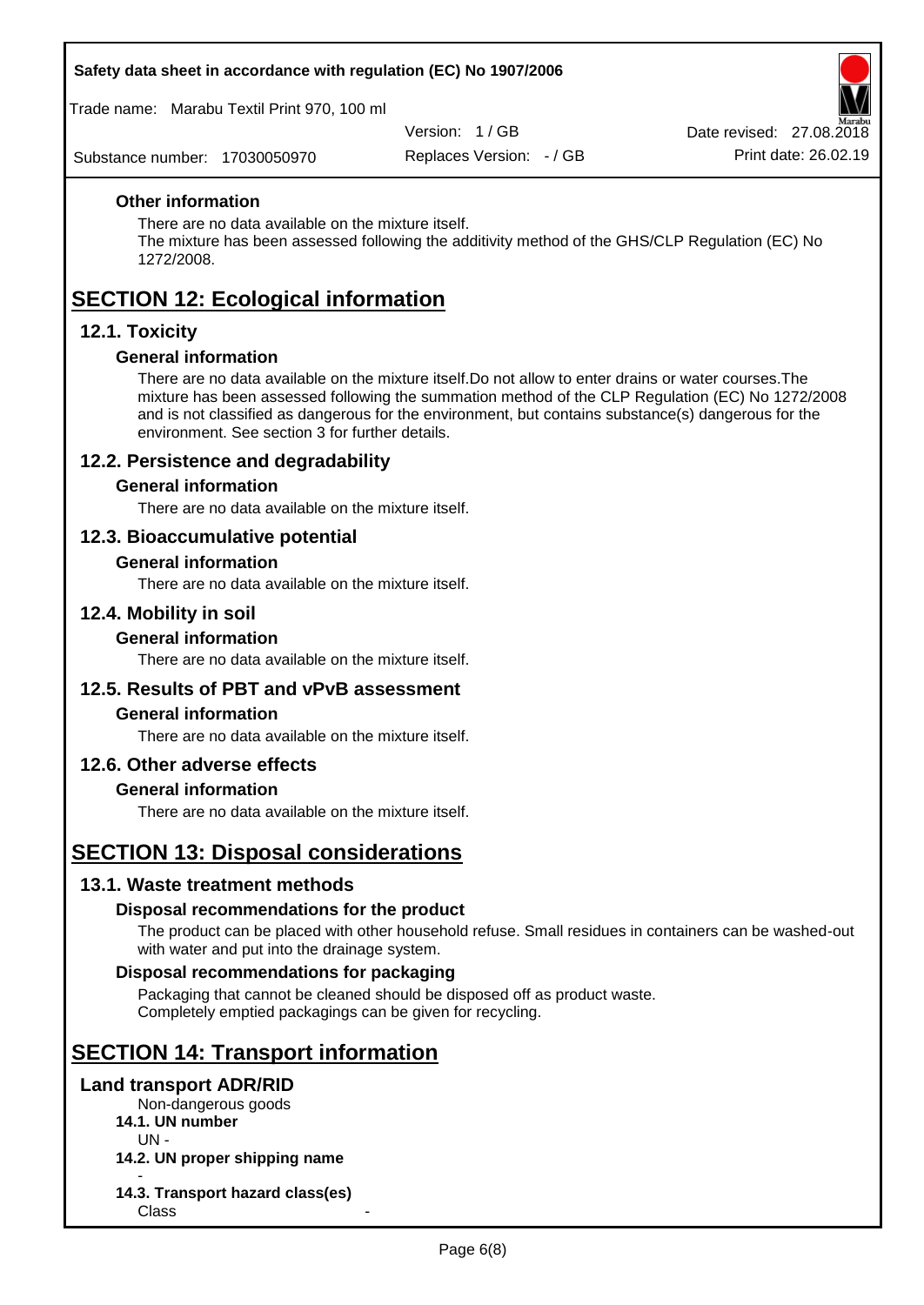| Safety data sheet in accordance with regulation (EC) No 1907/2006                                                                                                                                                                                                                                                                |   |                          |     |                          |
|----------------------------------------------------------------------------------------------------------------------------------------------------------------------------------------------------------------------------------------------------------------------------------------------------------------------------------|---|--------------------------|-----|--------------------------|
| Trade name: Marabu Textil Print 970, 100 ml                                                                                                                                                                                                                                                                                      |   |                          |     |                          |
|                                                                                                                                                                                                                                                                                                                                  |   | Version: 1/GB            |     | Date revised: 27,08,2018 |
| Substance number: 17030050970                                                                                                                                                                                                                                                                                                    |   | Replaces Version: - / GB |     | Print date: 26.02.19     |
| Label                                                                                                                                                                                                                                                                                                                            |   |                          |     |                          |
| 14.4. Packing group                                                                                                                                                                                                                                                                                                              |   |                          |     |                          |
| Packing group                                                                                                                                                                                                                                                                                                                    |   |                          |     |                          |
| Transport category                                                                                                                                                                                                                                                                                                               | 0 |                          |     |                          |
| 14.5. Environmental hazards                                                                                                                                                                                                                                                                                                      |   |                          |     |                          |
| <b>Marine transport IMDG/GGVSee</b><br>The product does not constitute a hazardous substance in sea transport.<br>14.1. UN number<br>$UN -$<br>14.2. UN proper shipping name                                                                                                                                                     |   |                          |     |                          |
| 14.3. Transport hazard class(es)                                                                                                                                                                                                                                                                                                 |   |                          |     |                          |
| Class                                                                                                                                                                                                                                                                                                                            |   |                          |     |                          |
| Subsidiary risk                                                                                                                                                                                                                                                                                                                  |   |                          |     |                          |
| 14.4. Packing group<br>Packing group                                                                                                                                                                                                                                                                                             |   |                          |     |                          |
| 14.5. Environmental hazards                                                                                                                                                                                                                                                                                                      |   |                          |     |                          |
| no                                                                                                                                                                                                                                                                                                                               |   |                          |     |                          |
| <b>Air transport ICAO/IATA</b>                                                                                                                                                                                                                                                                                                   |   |                          |     |                          |
| The product does not constitute a hazardous substance in air transport.                                                                                                                                                                                                                                                          |   |                          |     |                          |
| 14.1. UN number<br>UN-                                                                                                                                                                                                                                                                                                           |   |                          |     |                          |
| 14.2. UN proper shipping name                                                                                                                                                                                                                                                                                                    |   |                          |     |                          |
| 14.3. Transport hazard class(es)                                                                                                                                                                                                                                                                                                 |   |                          |     |                          |
| Class                                                                                                                                                                                                                                                                                                                            |   |                          |     |                          |
| Subsidiary risk                                                                                                                                                                                                                                                                                                                  |   |                          |     |                          |
| 14.4. Packing group                                                                                                                                                                                                                                                                                                              |   |                          |     |                          |
| Packing group                                                                                                                                                                                                                                                                                                                    |   |                          |     |                          |
| 14.5. Environmental hazards                                                                                                                                                                                                                                                                                                      |   |                          |     |                          |
| Information for all modes of transport<br>14.6. Special precautions for user<br>Transport within the user's premises:<br>Always transport in closed containers that are upright and secure.<br>Ensure that persons transporting the product know what to do in the event of an accident or spillage.<br><b>Other information</b> |   |                          |     |                          |
| 14.7. Transport in bulk according to Annex II of Marpol and the IBC Code<br>no                                                                                                                                                                                                                                                   |   |                          |     |                          |
| <b>SECTION 15: Regulatory information</b>                                                                                                                                                                                                                                                                                        |   |                          |     |                          |
| 15.1. Safety, health and environmental regulations/legislation specific for the substance<br>or mixture                                                                                                                                                                                                                          |   |                          |     |                          |
| <b>VOC</b>                                                                                                                                                                                                                                                                                                                       |   |                          |     |                          |
| VOC (EU)                                                                                                                                                                                                                                                                                                                         | 0 | %                        |     |                          |
| VOC (EU)                                                                                                                                                                                                                                                                                                                         |   | $\Omega$                 | g/l |                          |
| <b>Other information</b><br>The product does not contain substances of very high concern (SVHC).                                                                                                                                                                                                                                 |   |                          |     |                          |
|                                                                                                                                                                                                                                                                                                                                  |   |                          |     |                          |
| 15.2. Chemical safety assessment<br>For this preparation a chemical safety assessment has not been carried out.                                                                                                                                                                                                                  |   |                          |     |                          |